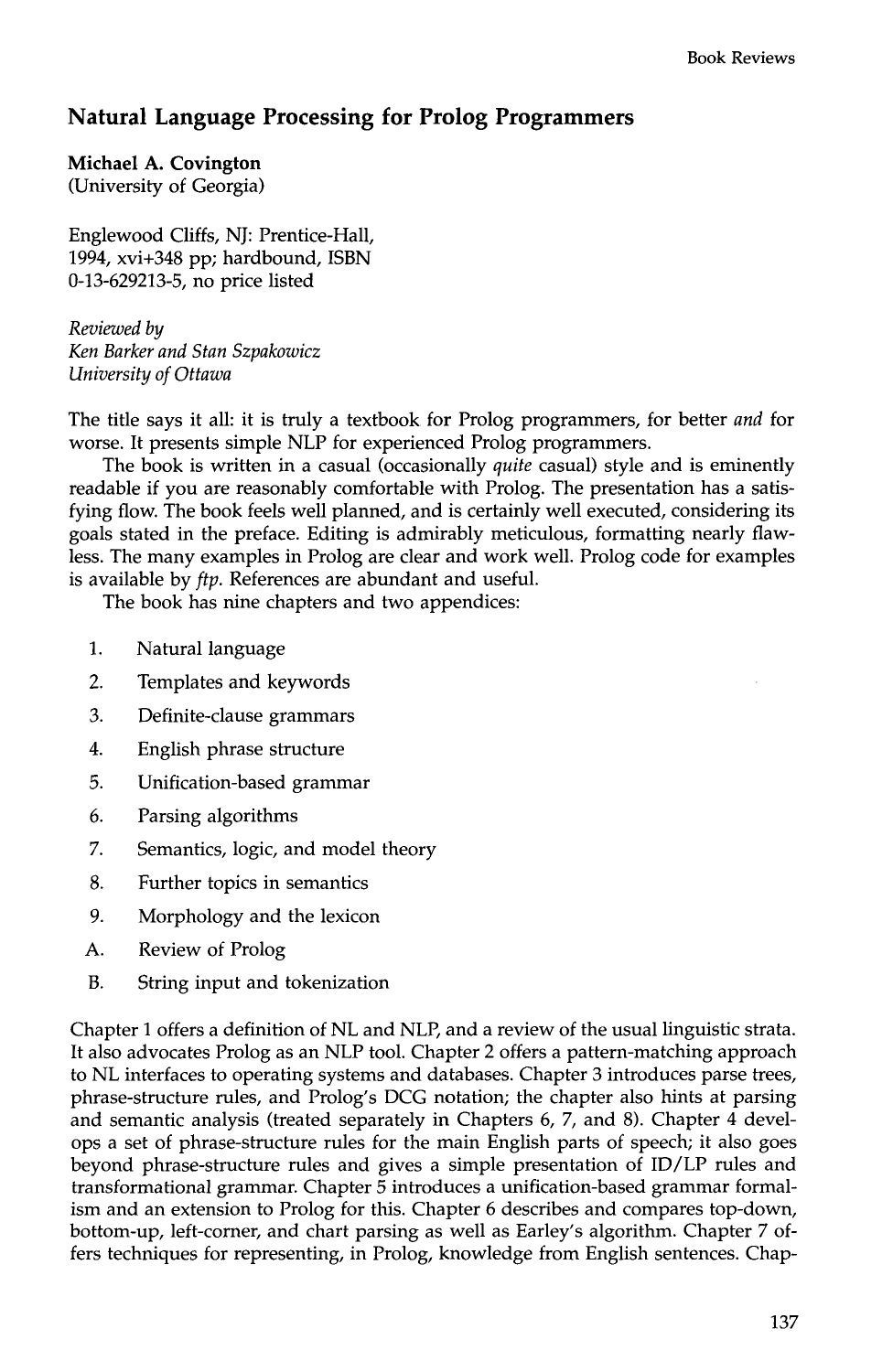ter 8 discusses language translation, word-sense disambiguation, and understanding events. Chapter 9 presents some background on morphology as well as some models and techniques for computational morphology. Appendix  $A$  is a thorough review of Prolog (it accounts for 10% of the book!). Appendix B provides Prolog code for string input and tokenization, used elsewhere in the text.

This is not the first book that deals with NLP and Prolog. Gazdar and Mellish (1989) wrote a book primarily on NLP, which uses Prolog to illustrate linguistic concepts. The programming language is entirely secondary-there are parallel versions of the same textbook that use Lisp and Pop-11. Pereira and Shieber (1987) proposed to do subtle, advanced NLP in Prolog. Although their linguistic decisions might not appeal to everybody, they are never shallow. Pereira and Shieber's approach was the kind of introduction to NLP and Prolog that we find appealing to people seriously interested in computational linguistics, who need a software tool.

Covington's book can be perhaps characterized as a Prolog book that concentrates on NL-related issues. Readers familiar with his co-authored *Prolog Programming in Depth* (Covington, Nute, and Vellino 1988) will appreciate the similarities between its Chapter 13 ("Natural language processing") and the book under review. The latter may even be thought of as an extension of the former.

Covington accurately describes the present book (p. xv) as "first and foremost a book of *techniques ....* It is not a comprehensive handbook of NLP." However, while it indeed is not a comprehensive handbook, it does attempt to cover or at least mention in passing an astounding number of NLP issues and problems. Unavoidably, many of them get a rather skin-deep treatment. One problem with such an approach is that a book of techniques without depth risks coming across as a cookbook. And although cookbooks often have good recipes, they don't necessarily teach you much about good cooking.

Here's an example of a technique overshadowing theory. In the book there is an implementation of lambda calculus for compositional semantics. The implementation, however, is merely a neat Prolog device that gets Prolog to unify the variable arguments of structures with different functors. After the briefest explanation (section 2.3.6) *"lambda"* becomes merely a name for a specific form of Prolog terms. Not a word on *why* lambda calculus can represent certain linguistic phenomena, nor on *what* those phenomena are.

The Prolog techniques for NLP are presented in a fairly consistent format:

- here is an NLP problem;
- here is the author's simple solution in Prolog;
- here are exercises for the reader to improve on the solution.

This is not, perhaps, a format that stimulates deeper understanding. Solutions thrust upon the reader risk being memorized without due generalization.

The exercises are heavily biased towards Prolog. Too many of them are actually Prolog problems with little to do with linguistics. Some of them ask the reader to figure out why some piece of Prolog code works. This usually requires a good knowledge of Prolog and maybe even Prolog implementations. Nothing to it, if you *are a*  Prolog programmer (fair enough; just recall the book's title) and you are willing to buy off-the-shelf components and refrain from delving into the underlying theories and algorithms.

Numerous exercises call for maintaining or enlarging the author's ready-made solutions. The reader is not really expected to come up with her own ideas: there is